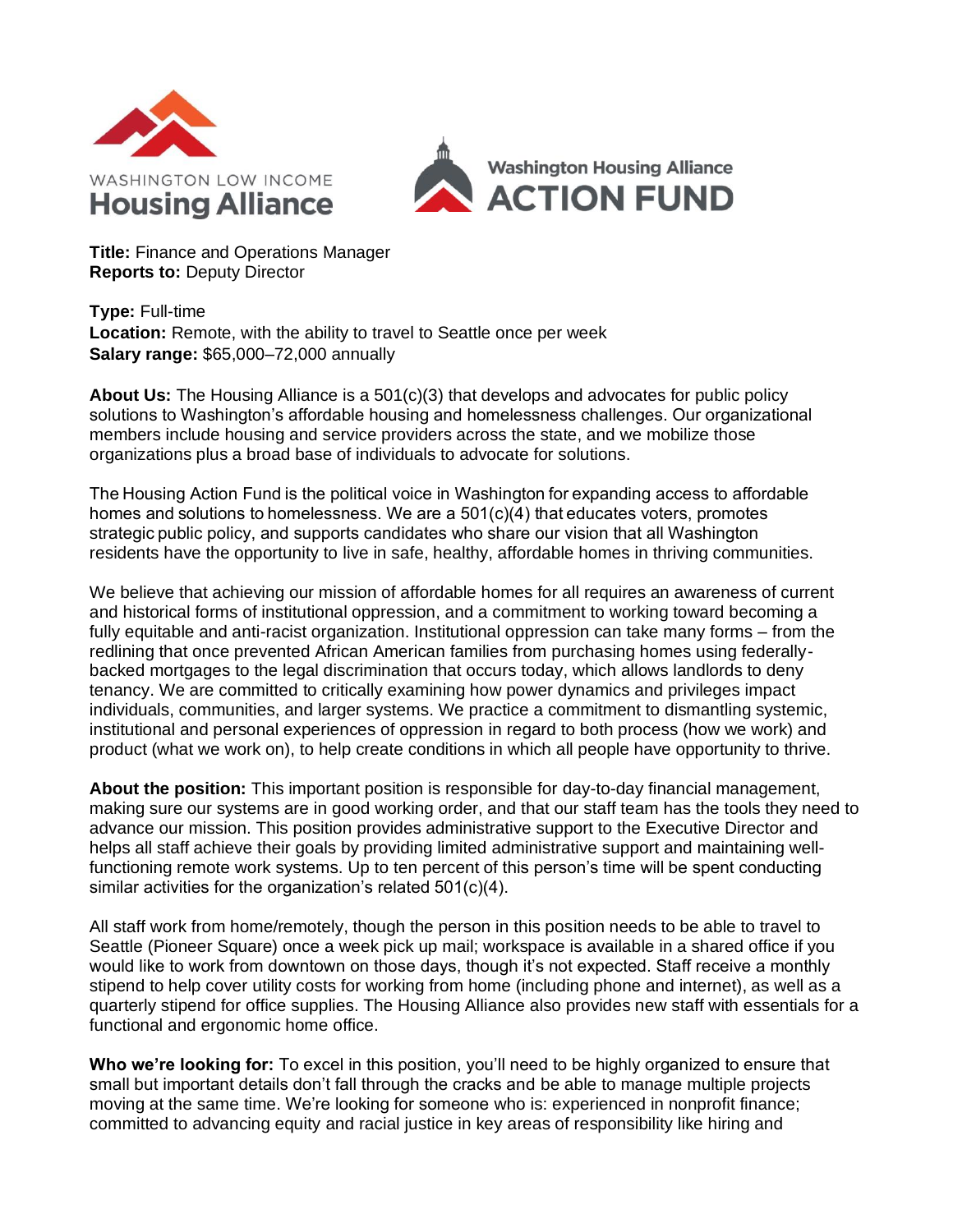onboarding; and who is both diligent about maintaining strong systems and creative enough to adapt where needed so that advocates living on low incomes can fully participate in our programs. We're a small team that does a lot and that also recognizes the importance of developing a culture of care. Right now that looks like a willingness to work hard within limits, and supporting each other in setting boundaries and prioritizing wellness. We are committed to recognizing and transforming how elements of white supremacy culture (i.e. urgency!) show up on our team.

We value and desire a diverse workplace and strongly encourage Black, Indigenous, people of color, LGBTQIA2S+, non-binary and gender non-conforming people, people with disabilities, people who have experienced homelessness or housing instability, and people at the intersections of these identities to apply.

Our staff and board are committed to working toward becoming an increasingly equitable and antiracist organization, and we are looking to bring on new team members who share that commitment and also have a commitment to self-reflection, personal growth, and working on their own internal racial and other biases.

# **Essential Responsibilities:**

# **Finance and Compliance (55%)**

- Manage income and expenses in QuickBooks and coordinate with contract bookkeeper through all stages of accounts payable/accounts receivable;
- Staff C3 and C4 board finance committees, prepare monthly finance reports, and co-develop annual expense budgets;
- Maintain and ensure compliance with organizational financial controls and with all federal, state, and city regulations, including organizational licenses and insurance, and maintaining required separation between 501(c)3 and 501(c)4 entities; and
- Work creatively to issue reimbursements, stipends, scholarship awards, and other financial support to ensure that people living on low incomes can fully participate in advocacy and organizing with the Housing Alliance.

# **Operations and Administrative Support (20%)**

- Maintain effective work systems, including providing basic computer and phone system tech support for staff, ensuring any advanced issues are resolved with the support of tech consultants;
- Provide tech support for all-staff in-person and remote events, plus invoicing and other administrative support for our annual conference;
- Manage reception including answering main phone line and general email inbox (both can be done remotely);
- Collect mail weekly from Seattle (Pioneer Square) and, if needed, make deposits;
- Provide support for board meetings including scheduling, taking minutes, and preparing meeting materials;
- Procure and maintain tech hardware such as computers;
- Manage relationships with vendors and contractors, especially contract bookkeepers; and
- Provide administrative support for the Executive Director, including scheduling and handling logistics for meetings and travel.

# **Human Resources (15%)**

- Prepare monthly staff payroll;
- Administer employee benefits including enrollment, collect necessary paperwork from new staff and contractors, and prepare contracts;